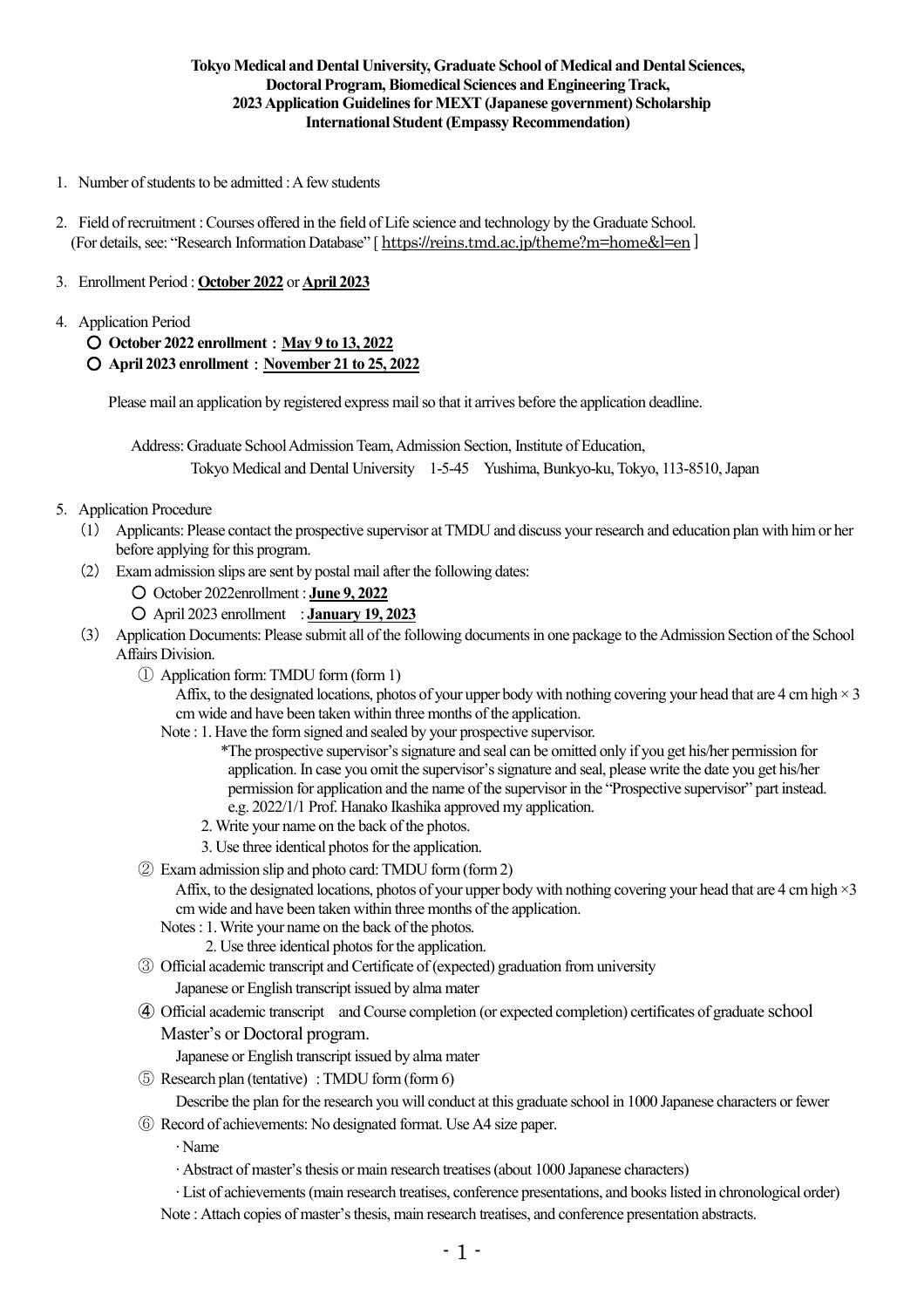## ⑦ **Application fee will be waived.**

- ⑧ Documentary proof ofsurname change Copies of both sides of driver's license, residence records, family register, passport, or other form of ID. Only if submitted ID documents differ from current surname.
- ⑨ International application form for graduate school admission (TMDU form (Form 10)
- ⑩ Color copies of both sides of either residence card or entry visa Note: Please note the residence duration (expiration date) in the case of residence cards.
	- \*Only applicants who already own it.
- ⑪ Aphotocopy of your passport
- ⑫ Self-addressed envelope for exam admission slip

Affix a  $\frac{1}{2}$  (registered express postage) stamp to an envelope (120  $\times$  235 mm) and write the recipient's name. address and postal code.

⑬ Other documentsTMDU deems necessary Documentation other than the preceding may be requested

## **IMPORTANT NOTICES IN SUBMISSION OFTHE DOCUMENTS**

- TMDU Form can be downloaded from our website. <https://www.tmd.ac.jp/english/admissions/application/graduate/index.html>
- Application documents once submitted, will not be returned for any reason.
- All documentsshould be typed in Japanese or English on paper of the same size (A4 size, preferably), and be printed on one side of paper.
- An English translation is needed if an official certificate is in another language.
- All of the required documentsshould be submitted in the original, no copy accepted.After application registered, the original can be returned to the applicant if necessary. Please put your note to let us know.

### 6.Selection Methods

Interview and application documents will be factors to select candidates for enrollment.

Applicants will be asked to provide 10-minute PowerPoint presentations about their research accomplishments to date and their future research plans.These presentations will be followed by a 20 minute question-and-answersession. (Note: Please bring your PC for the PowerPoint presentation on the exam day. Please also bring five printed copies of the PowerPointslides that have been prepared. No other materials or manuscripts may be used for the presentations.)

Note : Please be sure to bring aVGAadapter cable if you bring a Mac PC.

7.Exam Date and Location

1.Date

○ October 2022 enrollment : **June21, 2022 9 a.m.**

○ April 2023 enrollment : **February 6, 2023 2 p.m.**

2. Location : Tokyo Medical and Dental University 1-5-45 Yushima, Bunkyo-ku, Tokyo Note : There are no parking spaces for examinees. Please use train, buses or other forms of public transportation.

## 8.Announcement of SuccessfulApplicants

- October 2022 enrollment : **July 29, 2022 1 p.m.**
- April 2023 enrollment : **March 3, 2023 1 p.m.**

- Successful examinee numbers will be posted on theTMDU website [\(https://www.tmd.ac.jp/english/\).](https://www.tmd.ac.jp/english/) In addition, notices will be sent to successful applicants along with documents related to enrollment procedures.

- We cannot respond to telephone inquiries regarding application screening or its results.

### 9.Admission Procedure

- $(1)$  Period
	- October 2022 enrollment : **September 13 to 20, 2022**
	- April 2023 enrollment : **March 10 to 16, 2023**
- (2)How to apply: Send the application by registered express mail or courierso that it arrives before the application deadline. Also, please inform to Admission Section by email in advance.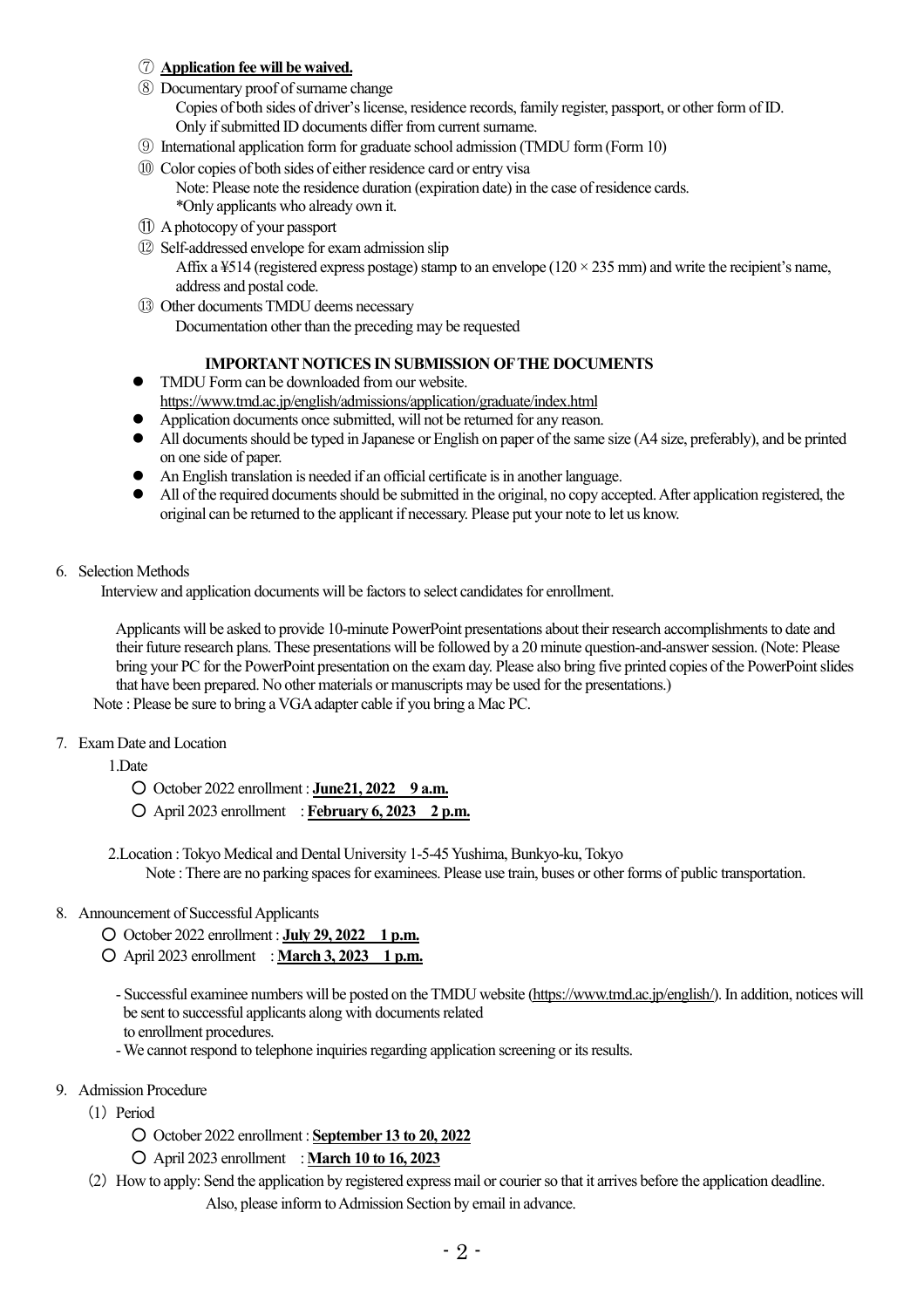(3)Address: Graduate SchoolAdmissionTeam,Admission Section, Institute of Education, Tokyo Medical and Dental University

1-5-45Yushima, Bunkyo-ku,Tokyo 113-8510, Japan

# (4)**Enrollment and tuition fees will all be waived.**

10. Points to Note regarding Entrance Exams

Be certain to bring your exam admission slip on exam day. Further, please keep it in a safe place, because you will need it for enrollment procedures after successful applicants have been announced.

If you have lost your admission slip, have one reissued by the Admission Section on the first floor of Bldg. 1 West before the exam.

- ○Transportation
	- Please check in advance what types of transportation are available to get to the exam venue and how long it will take to get there.
	- Please take note of the effects of bad weather on transportation facilities and take care not to arrive late.
- $\circ$  Directions to the exam venue
	- Please pay attention to posted notices that show the way to the exam venue on exam day so that you do not go to the wrong place.
	- You may only check the exambuilding before the exam; you may not enter the rooms where exams will be held.
- Entering and leaving the rooms where exams are held
	- Examinees should enter the designated exam room and take their seats 15 minutes before the exam starts.
	- Examinees who are carrying cell phones, portable audio players, or other devicesshould make certain to switch off alarm settings, turn off the power, and place the items in their bag (and not on their person).
	- Please follow the instructions of TMDU officials if you arrive late on exam day due to circumstances beyond their control.
	- Please have your admission slip with you when you enter the room.
	- Please check around the desk to ensure that you do not leave anything behind when you leave the room.
- Precautions during exams
	- All access to areas other than the exam room and designated locations is prohibited.
- o Other points to note
	- Please be aware that anyone who fails to take oral exams will fail the entrance exam.
	- Parents and others who accompany examinees on the day of the exam will not be able to enter theTMDU campus. Please be aware that there may be people offering to check the announcement of successful applicants for you and passing out leaflets in the vicinity, but these persons have no affiliation whatsoever with TMDU.
	- -Ask aTMDU representative (employee wearing an armband displaying the university's name) if you are unclear about anything else.

# 11.Others

- ・If you need special consideration (for example, due to a physical disability), please let us know at the earliest possible time before you make your application.
- ・If any difference is found between facts and matters as described in your application documents, your enrollment may be canceled.
- ・Handling of personal information.
	- ① Personal information is collected in the application process and selection process, and may be used to carry out health guidance or education after admission. It will not be used for any other the purposes.
	- ② Regarding personal information collected in the process of selecting entrants, the "National University Corporation Tokyo Medical and Dental University Personal Information Management Rules" will be followed and TMDU will not disclose any such information to third parties without consent of the applicant.
- If the name shown on a certificate in your application package differs from that shown on your application form, be sure to attach proof of your change of name.
- Please address inquiries about the entrance examination to the Graduate School Admision Team, Admission Section. Note : Applicants must make inquiries in person.
- Application guidelines are available at TMDU's Admission Section.
- ・ Incomplete application documents will not be accepted, so please take sufficient care when applying. Moreover, alterations to application documents that have been accepted are not permitted.
- Documents submitted at the time of the application, will not be returned for any reason whatsoever.